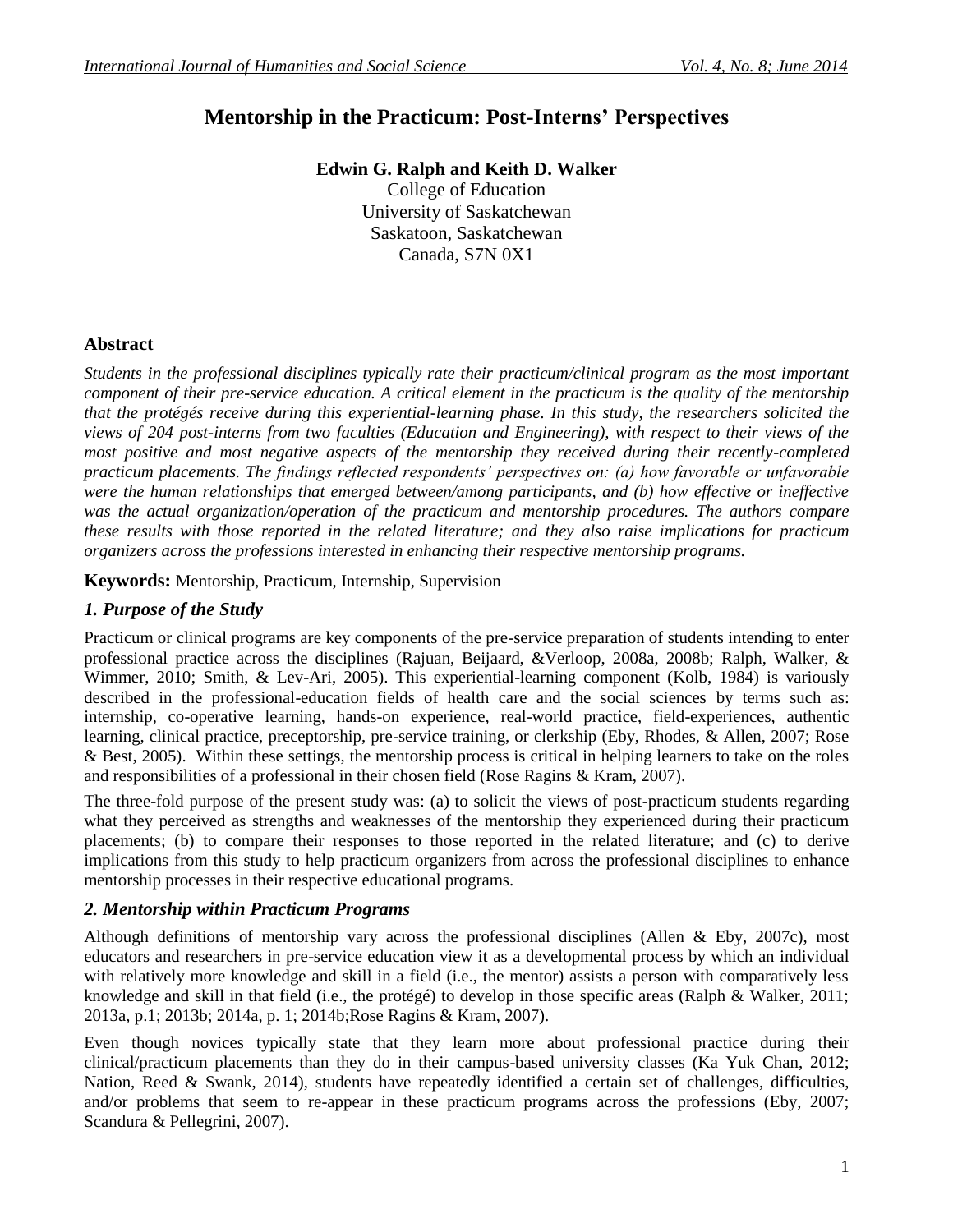It seems prudent that practicum leaders should not only heed the student voice (Booth, 1993; Mohamad Diah, Rahman, Mustari, & SyafikaRamli, 2014)both by continuing to maintain the positive features and by seeking to remove the limitations that were identified (O'Donovan, Halford, & Walters, 2011; Ralph, Walker, & Wimmer, 2007).

### **2.1. Benefits of Mentorship in the Practicum**

Despite the varied terms used to identify mentoring processes in practicum/clinical education programs across the professions (Allen & Eby, 2007b; Ralph & Walker, 2011; Rose & Best, 2005), protégés regularly rank the guidance provided by their mentors' as crucial to their professionalization (Allen & Eby, 2007a; Koberg, Boss, & Goodman, 1998; Ulvik& Smith, 2011). A sampling of the cross-disciplinary literature from several countries (Barlish & Taylor, 2014; Johansson-Fua, Ruru, Sanga, Walker, & Ralph, 2012; Johansson-Fua, Sanga, Walker, & Ralph, 2011; Martin, Siosteen, &Shephard, 1999; Rose, 2005; Ruru, Sanga, Walker, & Ralph, 2013) showed that students repeatedly identified several benefits they derived from working in mentoring relationships characterized by trust and approachability. These positive aspects became evident when the mentors in these relationships were skilled at assisting their protégés to:

- Consider the mentoring feedback they received (both positive and negative) as a learning opportunity to grow professionally and personally
- acquire the requisite body of knowledge, skills, and procedures for entering the profession
- develop in their overall technical and professional competence and confidence
- learn to not only perform the essential routines, techniques, and strategies of practice, but also not to fear dealing with unexpected, unforeseen, and unpleasant situations that inevitably arise in the workplace
- begin to understand and navigate the broader environment of the institution, organization, and profession
- internalize the unique dispositions/attitudes/values espoused by the profession
- engage in professional networking and to participate in learning communities
- understand how to advance in their personal career trajectory

Other reported benefits were that mentors developed professionally and personally, and the host unit tended to witness revitalized staff commitment, communication, productivity, and administrative practice. An effective mentorship program also helped promote the achievement of the department's core vision and mission; and it facilitated the overall growth and credibility of the larger organization—which in turn may contribute to the welfare of society as a whole (Ralph, Walker, & Wimmer, 2010; Rose & Best, 2005).

## **2.2 Limitations of Mentorship in the Practicum**

Over the past three decades the relevant literature has affirmed the advantages of mentorship for protégés in practicum/clinical programs (Anderson, Walker, & Ralph, 2009; Darwin & Palmer, 2009); however, it has also identified certain limitations that seem to linger or re-emerge during this mentorship process (Benson, 2013; Eby, 2007; Lugton, 2000; Ralph, Walker, & Wimmer, 2009a; Zeichner, 2010). Upon reviewing this body of research (Abbott Demish, 2005; Chen, Hu, Wang, & Chen, 2011; Falender, Ellis, & Burnes, 2013; Killam & Heerschap, 2013; Rose & Best, 2005; Starkey & Rawlins, 2011; Zopiatis, 2007), the present authors have identified ten lingering weaknesses that seem to re-appear within mentorship practice, across the disciplines and across cultures.

- 1. Mentorship problems are more prevalent in program settings that are disorganized, poorly structured, and/or ill-managed; and where miscommunication, misinterpretation, and misjudgment are frequent. In such situations, trust and collaboration are lacking, and camaraderie is scarce.
- 2. When interpersonal conflicts arise, participants often resort to denying, blaming, rationalizing, and/or projecting, which in turn lead to increased anxiety, anger, resentment, and/or intransigence between mentorship partners.
- 3. Often, mentors attribute the difficulty to protégés, because of the pre-assumption that the mentor not only possesses advanced knowledge but exercises a power differential over the protégé.
- 4. Mentorship difficulties also tend to arise if the mentor is forced into the mentorship role; is too busy to appropriately fulfill the mentoring obligation; has little or no mentorship preparation, education, training, or orientation; or is not adequately supported by senior administration or the larger organization.
- 5. The institution's poor mentorship placement procedures for assigning protégés, and its lack of proper recruitment of mentors can further exacerbate relationship problems.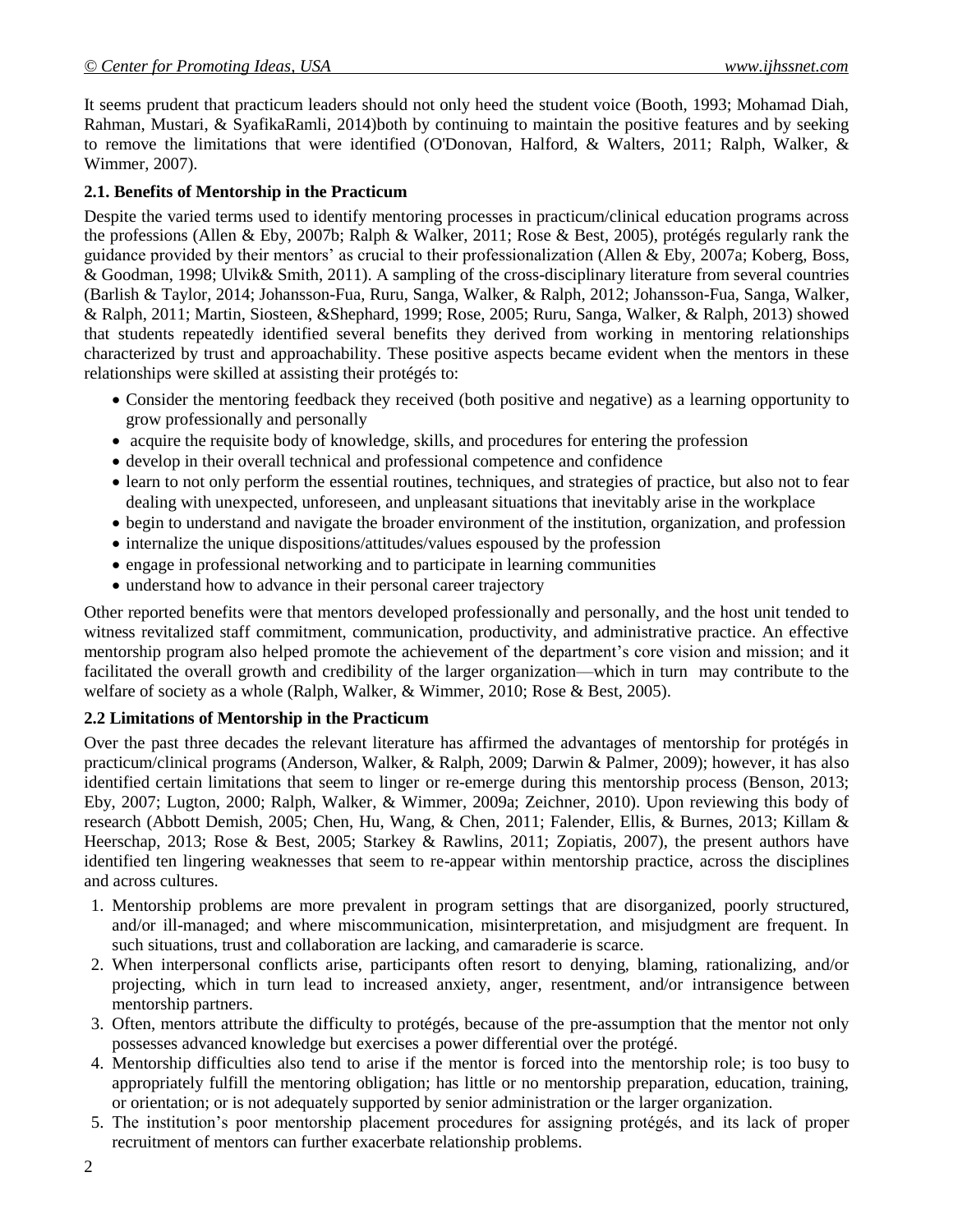- 6. If mentors receive no incentives/benefits that they find meaningful and valuable for their mentoring service, then their motivation to be involved will further decline.
- 7. When protégés witness the above negative events, conditions, and situations, their own motivation to participate will also tend to be hindered.
- 8. Relationship problems are compounded if the mentor relies on a single mentoring or leadership style, rather than being prepared to continually adapt the degree of mentoring direction and support he/she provides the protégé. This adaptive mentorship response must match the protégé's changing developmental level.
- 9. With respect to mentorship in cross-cultural settings, if the afore-mentioned adaptive-mentorship process does not take into consideration specific cultural idiosyncrasies, ethnic differences, and inter-cultural customs, then mentoring relationships will tend to suffer.
- 10. These types of difficulties tend to emerge when a practicum program lacks a clear mentorship model or conceptual framework to guide participants in the mentorship process.

The logical response in addressing these limitations is first to recognize them and then to work at remedying or at least reducing them (Hobson, & Malderez, 2013; Rose & Best, 2005; Ryan, 2005).

## *3. Method*

In order to examine post-interns' perceptions of the quality of the mentorship they received in their recentlycompleted practicum programs, the authors invited several of them to complete a brief printed survey. These post-interns had returned to the university to complete remaining courses in their pre-service programs, and at that time the authors solicited their views regarding two aspects of their practicum mentorship-experiences.

#### **3.1. Respondents**

The 204 respondents were representative of the population of post-interns, who accepted our invitation over a four-year period from 2009 to 2013 to anonymously and confidentially submit written responses to a brief twoitem survey regarding their internship experience. There were 192 volunteers from the College of Education and 12 respondents from the College of Engineering at a Western Canadian university. On the surveys, the students were requested not to identify themselves, their major/minor program, nor their age or sex. However, they had all been within one or two years of completing their respective Bachelor degree programs.

A key difference between the Education and Engineering sub-groups, in addition to group size, was that the Education students completed the compulsory, non-salaried 16-week extended-practicum in a school setting, which counted as a 12-credit university course and for which they had to pay tuition fees. By contrast, the Engineering internships were optional and salaried over a 3- to 12-month period, and were not part of the students' Bachelor program. Participating in the optional internship necessitated the Engineering students putting their education program "on hold" during that period of employment with an engineering firm.

#### **3.2 Survey Instrument**

The printed survey consisted of two questions: "What was the most positive aspect of your mentorship experience during the internship?" and "What was the most negative aspect of your mentorship experience during the internship?"

#### **3.4. Data Analysis**

The authors used a mixed methods research design for the study (Creswell, 2015) and they applied the constant comparative technique (Leedy & Ellis Ormrod, 2013) to analyze and categorize each of the 612 comments provided by the 204 post-interns. In the data analysis the authors sought for patterns and categories (Gay, Mills, & Airasian, 2012) that became apparent within the data, after which they calculated percentages of postinterns' views that coincided with these emerging themes, and then they recorded these values.

#### *4. Results*

These data synthesized in Table 1 show the positive and negative aspects reported by the post-interns with respect to their mentorship experiences during their practicum placements. Overall, the post-interns provided a greater number of positive items than they did negative ones; and in the following sub-sections the authors elaborate on each category by presenting some of the respondents' quotes regarding the themes.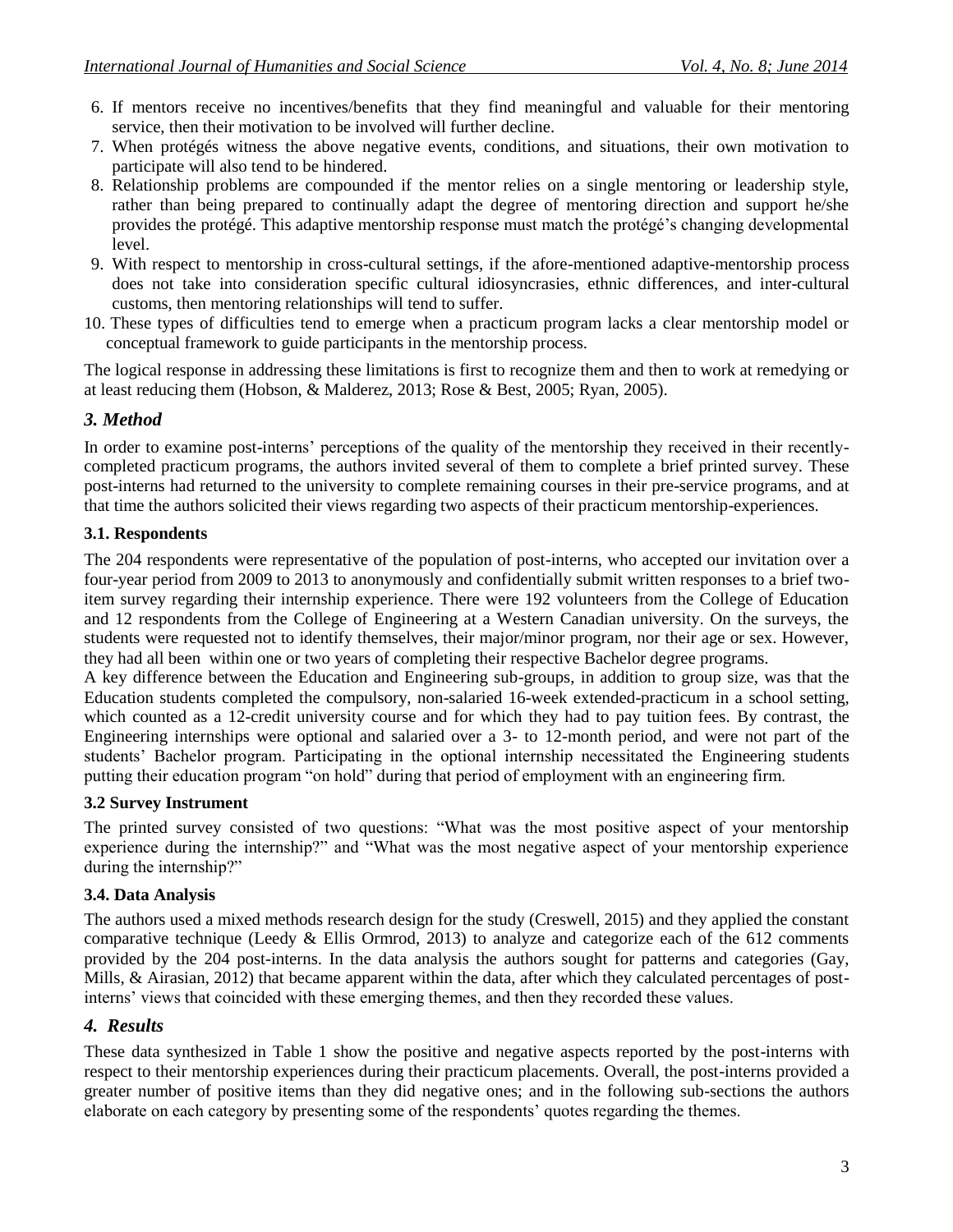| Category                                                | Percentage                  |
|---------------------------------------------------------|-----------------------------|
| Favorable Features (from 371 comments)                  |                             |
| Had positive relationship with mentor<br>1.             | 30                          |
| Opportunity for real-world experience                   | 23                          |
| Felt part of the team/community<br>3.                   | 23                          |
| Developed personal confidence<br>4.                     | 8                           |
| Contributed to welfare of clients/students              |                             |
| Had positive relationship with university<br>6.         |                             |
| supervisor                                              |                             |
| Established contacts for future employment              | $\mathcal{D}_{\mathcal{A}}$ |
| Gathered resources/materials for later employment<br>8. |                             |
| Limiting Factors (from 241 comments)                    |                             |
| University program deficiencies                         | 39                          |
| Unfavorable relationship with mentor                    | 36                          |
| Financial or travel difficulties                        | 10                          |
| Unpleasant relationships with team/staff<br>4.          | 8                           |
| Strained relationship with university supervisor        |                             |

**Table 1: Post-interns' Perceptions of the Quality of the Mentorship Experience**

*Note.* Respondents (*N*=204) wrote a total of 612 distinct comments on their surveys. Values are the percentages of those comments in each category. Values in the upper portion do not add up to 100 because of rounding.

#### **4.1 Positive Aspects**

Approximately 61% of the post-interns' written contributions identified positive features of the mentorship process they experienced. The largest positive sub-category consisted of statements dealing with the productive and constructive relationship that the protégé and mentor forged with one another during the practicum. Typical comments illustrating this theme were: "My mentor gave me both positive feedback and suggestions as to improve myself and how to manage them in the classroom;" "It was the warm welcoming staff, but especially my mentor-teacher who made my experience awesome!" and "She helped me learn how to effectively communicate ideas with another professional, and to receive and reflect upon her feedback, plus I could build on the professional networks I made before I had to enter the workforce."

The next two similarly-sized categories each consisted of nearly one-quarter of the positive statements. The first category of this pair was related to post-interns' appreciation for the opportunity to engage in practical learning in authentic settings, in which they were supported as they sought to develop their professional knowledge and skills. Sample responses characterizing this category were: "I liked finding out what I was both good and bad at in a real-world setting, rather than guessing and hypothesizing in university self-reflection assignments in classes;" "The best was learning about the practical realities of classroom teachers, having direct feedback about my teaching, and building relationships with colleagues, as opposed to the theory in university classes;" and "I actually gained practical knowledge and experience regarding the operation of a classroom and a school—I was able to put theory to practice and get guidance with my practice."

The other category of the pair identified post-interns' commendations of the work-group or staff for welcoming them as valued members of the team/community. Typical statements exemplifying this sentiment were: "They staff all recognized me for my contributions to teaching and for being part of the [music] rehearsal activities, even though I was just new to their rehearsals;" "The most valuable was the knowledge I gained from working with senior staff members and tradespeople [in engineering]. I got to discuss various projects as a teammember and got their opinions, which was very beneficial in developing my critical thinking skills;" and "I got to actually work with the school and I was treated just like one of the staff-members. I was also able to teach with the principal who was amazing."

The fourth sub-category regarding productive mentorship consisted of affirmations by respondents that they were enabled to build their professional and personal confidence. These comments were more related to the psycho/social/emotional realm of learning than to the technical and competency aspect.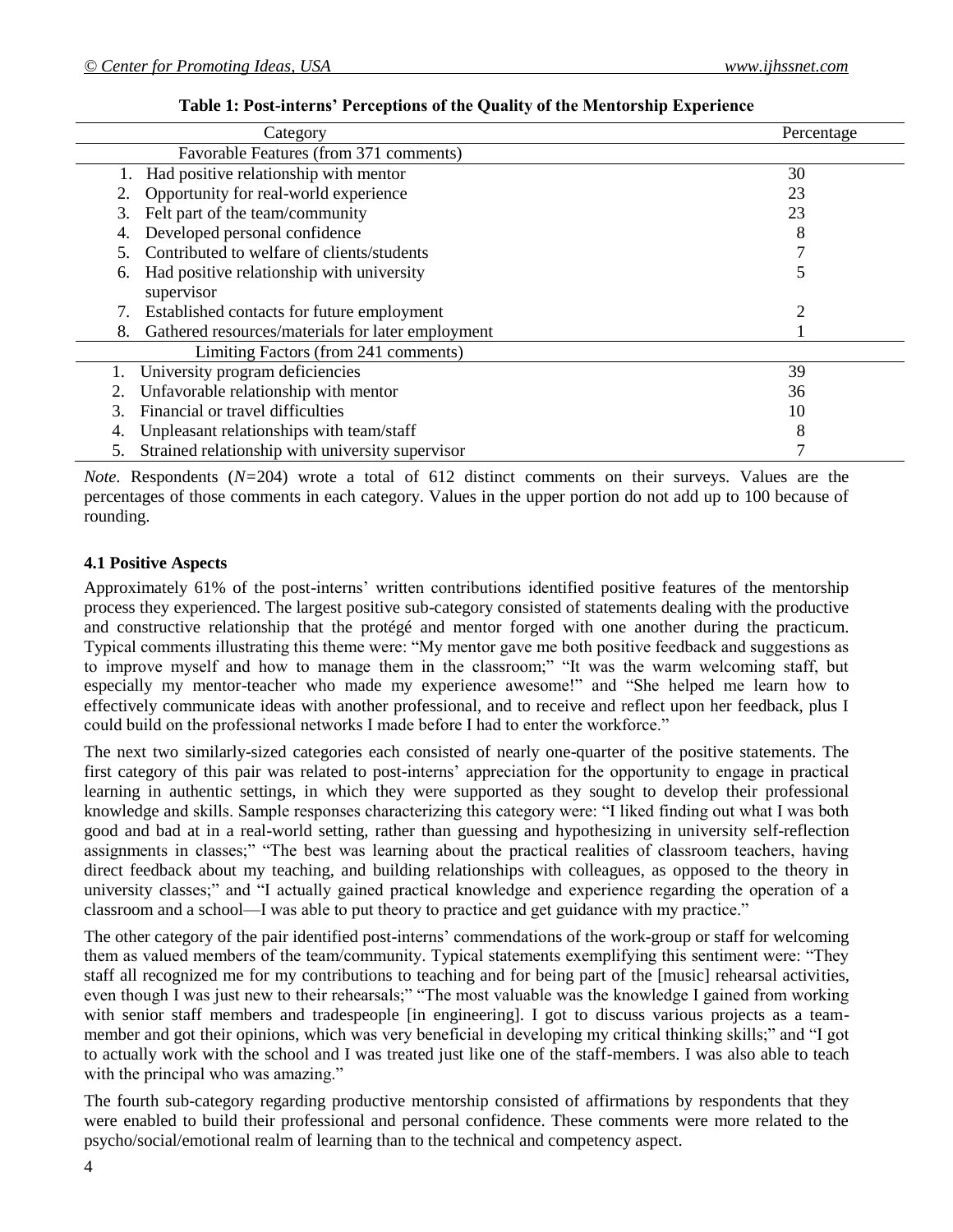Submissions that illustrated this topic were: "It was positive to gain confidence in my skills as a professional and to feel affirmed in my choice of teaching as a career;" "Because I got to work in a rural school with kids of all ages, K to 12, I felt like I became a valuable member of that community;" and "My mentor was very willing to let me try new things, so I soon felt like I wasn't 'stepping on toes.' I grew completely comfortable in doing my own thing, but still took her constructive feedback based on her experiences."

The fifth sub-category consisting of six percent of the positive statements, was focused on the benefit articulated by post-interns related to being able to help their clients/students reach their goals. Responses reflecting this theme were: "I was given an extremely high level of responsibility for an intern, but I was very happy with it because it helped me understand the multiple aspects of engineering services;" "I enjoyed the relationships I developed with the students that furthered their education;" and "Number one for me of course was working with children and watching them 'have those light bulbs go on'."

Five percent of the comments (which were submitted by the Education post-interns, because of the nature of their compulsory internship program) referred to the positive relationship that developed with their universitybased internship facilitator/supervisor. Sample statements here were: "The college supervisor was supportive and an excellent resource;" "The positive and knowledgeable support of my university supervisor was invaluable. It was important that he was directly involved with the university;" and "She was very genuine and helped me through a lot of difficult situations. She was not judgmental but she worked hard at trying to help me as much as she could."

A seventh theme that emerged from the submissions of the Engineering post-interns reflected the value of being able to use the internship experience to make contacts with future employers. The following comment illustrated this position:

The most positive aspect was the job offer I received upon the completion of my degree. My internship with [the company] enabled me to make contacts with that firm and others in the industry that I would be working in. I learned a lot about the company and gained valuable knowledge from experienced colleagues in my field…Internship programs provide both the students and the employers with information about the knowledge of the students and the expectations of the employers. This interaction provides a way for the Engineering field to adjust our educational programs to meet the needs of the industries in our country.

The final positive category, and the smallest, described post-interns' appreciation for being able to gather resource materials and ideas from their mentors, which they could use in later employment. Responses exemplifying this theme were: "By the end, I was able to add a lot to my professional portfolio and to my resource pile;" "It was valuable to have support through ideas, encouragement, and materials. It was great to know that someone there had your back;" and "I got to take away lots of resources they had, which I could use in my own teaching."

In summary, one observes that the positive findings shown in upper portion of Table 1 generally confirm previous results reported in the related literature cited earlier in this paper, regarding the advantages of effective mentorship in professional education. It is noteworthy that a key word in this statement is "effective," because when the mentorship was effective, then the benefits accrued to all participants—protégés, mentors, clients/students, the practicum programmers, and the organization as a whole (Allen & Eby, 2007c; Ralph, Walker, &Wimmer, 2010). By contrast, when deficiencies existed within the mentorship process, the results were not as favorable, as demonstrated in the following sub-section.

## **4.2 Negative Aspects**

On their written surveys, nearly all respondents indicated one or more areas of deficiency in the mentorship process of their practicum, with the exception of 12 of the 204 post-interns, who either wrote "n/a," "none," or left the space blank after the second question. The negative aspects that were reported in this study are summarized in the lower portion of Table 1.

The largest category consisted of respondents' submissions regarding weaknesses within the organization or administration of practicum program, which in turn had varying effects on the mentorship process. Postinterns' comments that illustrated this first theme were: "My mentor and I felt there was a lack of communication between the college and us in regards to new policies and expectations and new changes;"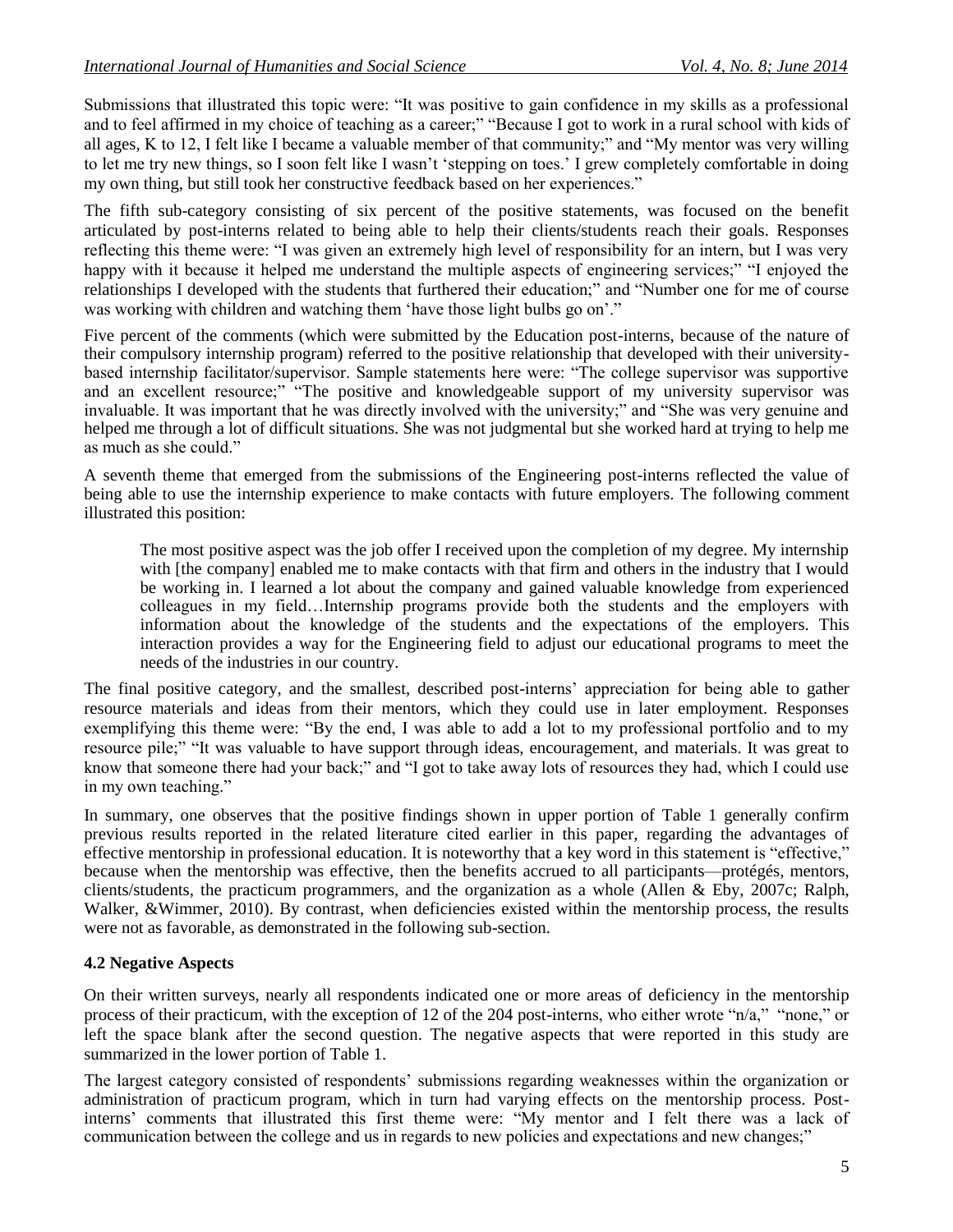"The interns had a negative attitude toward the internship seminars, and many of the tasks we were required to do didn't help our actual internship;" and "I felt that the college's approach to have us waste valuable time filling out busy-work records was useless."

The second largest negative theme, consisting of more than a third of all the unproductive aspects identified by respondents, were focused on unfavorable or negative relationships within the mentoring process. Remarks describing such situations were: ". "I found it difficult to be professional when working with my mentor who had a one-track way of thinking. She was not aware of the mentoring process, nor was she willing to learn it;" "There was a lack of communication and rapport with my mentor; I believe mentors need more training in working with interns;" "There was little or no mentorship in my company. My mentor was just too busy to provide guidance for me, and was actually dismissive;" and "My mentor seemed incapable of sharing her space and teaching responsibilities, and was unable to work with an intern, which all made my experience extremely negative."

A third theme that characterized 10 percent of the unfavorable comments referred to the difficulty for interns arising from financial burdens related to the internship. This problem particularly affected the Education interns who had been placed in rural schools for the four-month practicum. Typical comments here were: "It was very costly having to pay for two residences and my bills. It was over the top, because interns are not paid for our internship work nor are we given financial help;" "The most negative thing was paying the ridiculous amount for tuition on top of rent and expenses in two places!! This is a serious glitch in the system that needs to be examined;" and "Having to pay \$2500 tuition, plus rent in another town, plus work hard (for no money) for four months. Unacceptable."

Interestingly, an Engineering post-intern's remark regarding this financial aspect identified a reverse problem: "I was pleased to learn while earning a salary, but the problem was I didn't manage to save any money."

The fourth largest difficulty was the existence of unpleasant relationships between the protégé and other staffmembers. Comments typifying this sub-category were: "The atmosphere among the school staff was not good; some things were going on behind the scenes that were unknown to me;" "I found out one teacher commented on my professional behavior behind my back, instead of coming to me personally as a member of the profession and treating me like a teacher; "I was made to feel inferior to other staff. My ideas were regarded as being naïve and openly rejected, simply because I was an intern. (But I later found out my suggestions were implemented);"and

My firm had a plethora of problems ranging from general disorganization to a complete lack of mentorship training at all levels. Much more would have been learned if there had been an "internship program" with specific learning goals within the company.

A weakness identified in the final category was similarly related to disagreeable relationships, but this difficulty was identified as existing between the protégé and the university internship supervisor. Similar to the earlier supervisory case described in the upper portion of Table 1, this theme related only to Education respondents, because the Engineering interns were not mentored by university-based supervisors. Illustrative comments reflecting this negative factor among Education contributors were: "The negative part was my college supervisor. Because of my unique situation I was left with little or no guidance for two months. He offered no extra support, no extra visits, or no calls!" "The internship seminars with the college supervisor were unhelpful. The sessions could have been better spent clarifying expectations and our evaluation, rather than merely sharing stories. On visits, the supervisor did not suggest areas to improve, but only said, 'Good job';" and "The brief 'in and out' evaluation visits by my supervisor were poor. He spent very little time with me, but still made sure to evaluate me! This system is a waste of time and money. Seriously, how much are you paying him, because my tuition was \$5000?"

Although the negative comments accounted for only 39% of the total submitted statements, they described aspects that appeared poignantly significant and emotional for the post-interns in this study.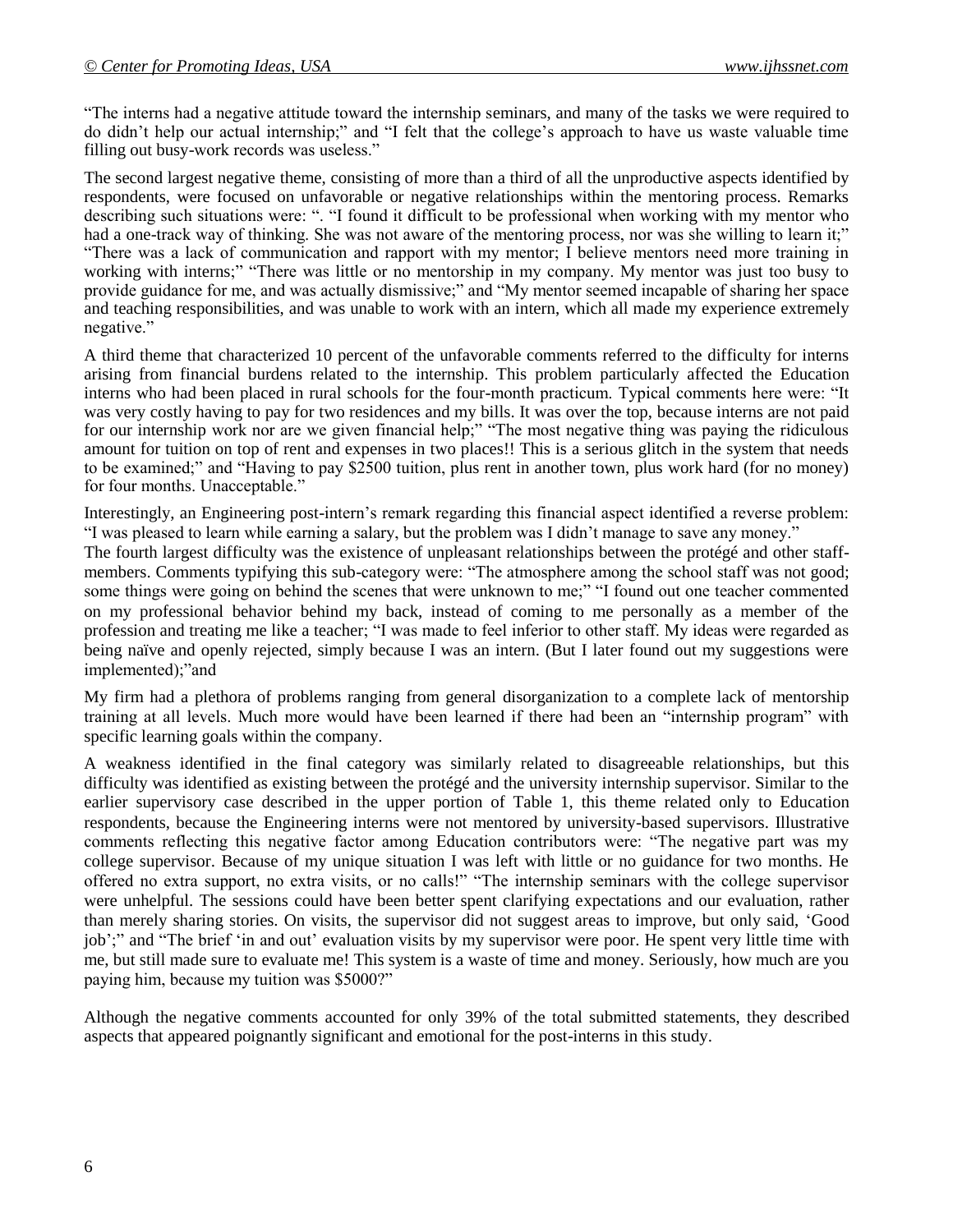## *5. Implications for Practicum-Mentorship Administrators*

The results of this study were not inconsistent with previous similar research documenting the importance of the student voice regarding practicum quality (Booth, 1993; Chen, Hu, Wang, & Chen, 2011; Cook-Sather, 2002; Delaram, 2012; Mohamad Diah, Rahman, Mustari, & SyafikaRamli, 2014; Ralph, Walker, & Wimmer, 2008a, 2008b, 2009b, 2009c; Ronfeldt &Reininger, 2012; Ryan, 2005). Moreover, the nearly two-to-one ratio of favorable to unfavorable comments summarized in this present study corroborated previous findings reported in the literature. This trend generally substantiated the overall worth of practicum mentorship to enhance participant learning, but it also identified chronic challenges that seem to persistently arise and that need to be resolved (Dale Fitzgerald, 2009; Hatcher, 2014; Johnson & Kaslow, 2014; Killam & Heerschap, 2013; Kost, 2008; Luparell, 2011; Ralph, Walker, & Wimmer, 2007; 2009a; 2010).

A logical consequence emerging from all these results is that the organizers of the mentorship programs in this study, as well as others who may read this report, will not only want to maintain and to celebrate the strengths of the programs that exist, but they will no doubt want to eliminate the barriers that are unproductive. For instance, to help de-fuse mentoring disagreements in a dyad before they escalate, program leaders should ensure that all mentorship stakeholders understand the procedures and protocols for dealing with conflicts that may arise in the mentoring relationship. An example of such pre-emptive action is Ryan's (2005, pp. 172-173) suggested scale of graduated strategies: (a) to have the mentor/protégé pair work at resolving the particular issue, collaboratively; (b) to encourage them to seek outside advice, sooner than later; (c) to introduce a third party who could mentor the original pair, as needed; (d) to terminate the mentorship relationship, if necessary; and/or (e) to reassign the protégé to a new placement (and to decide whether or not to divulge the initial withdrawal experience to the subsequent mentor).

In the light of all these findings regarding the integral role that mentorship occupies in the professional development of prospective practitioners, the present authors endorse the assertions of O'Brien, Moore, Dawson, & Hartley (2014) and Zeichner (2010), which assert that practicum administrators should not only attend to recruiting and preparing effective mentors from both inside and outside of the academy, but they should do so by beginning this critical process of "mentoring the mentors" even before the novices progress too far in their own career trajectories. Thus, practicum/clinical educators could begin to prepare current students in pre-professional education programs by inviting them to consider becoming mentors, themselves, earlier rather than later, as they progress along their respective professional career paths. In this way, organizers of professional education programs will have taken an anticipatory step ahead in helping society prepare to meet the projected shortage of mentors in the future (Butcher, 2013; Casey, 2012).

## *References*

- Abbott Demish, H. (2005). *Counselling practicum placements: The counsellor educators' perspectives* (Master's thesis)*.* Athabasca University, Athabasca, Alberta, Canada. Retrieved from
	- <http://dtpr.lib.athabascau.ca/action/download.php?filename=caap/heatherdemishproject.pdf>
- Allen, T., & Eby, L. (2007a). Common bonds: An integrative view of mentoring relationships. In T. Allen & L. Eby (Eds.), *The Blackwell handbook of mentoring: A multiple perspective approach* (pp. 397-419)*.* Malden, MA: Blackwell.
- Allen, T., & Eby, L. (2007b). Overview and introduction. In T. Allen & L. Eby (Eds.), *The Blackwell handbook of mentoring: A multiple perspective approach* (pp. 3-6). Malden, MA: Blackwell.
- Allen, T., & Eby, L. (Eds.). (2007c). *The Blackwell handbook of mentoring: A multiple perspective approach.* Malden, MA: Blackwell.
- Anderson, K., Walker, K., & Ralph, E. (2009). Practicum teachers' perceptions of success in relation to self-efficacy (perceived competence). *The Alberta Journal of Educational Research, 55*(2), 157-170. Retrieved from <http://ajer.journalhosting.ucalgary.ca/ajer/index.php/ajer/article/viewFile/724/696>
- Barlish, K., & Traylor, C. (2014). Career paths and development: Actions and examples from the heavy civil sector. *[Practice Periodical on Structural Design and Construction,](http://ascelibrary.org/journal/ppscfx) 19,* 2-7. doi: 10.1061/(ASCE)SC.1943-5576.0000185 Retrieved from <http://ascelibrary.org/doi/full/10.1061/%28ASCE%29SC.1943-5576.0000185>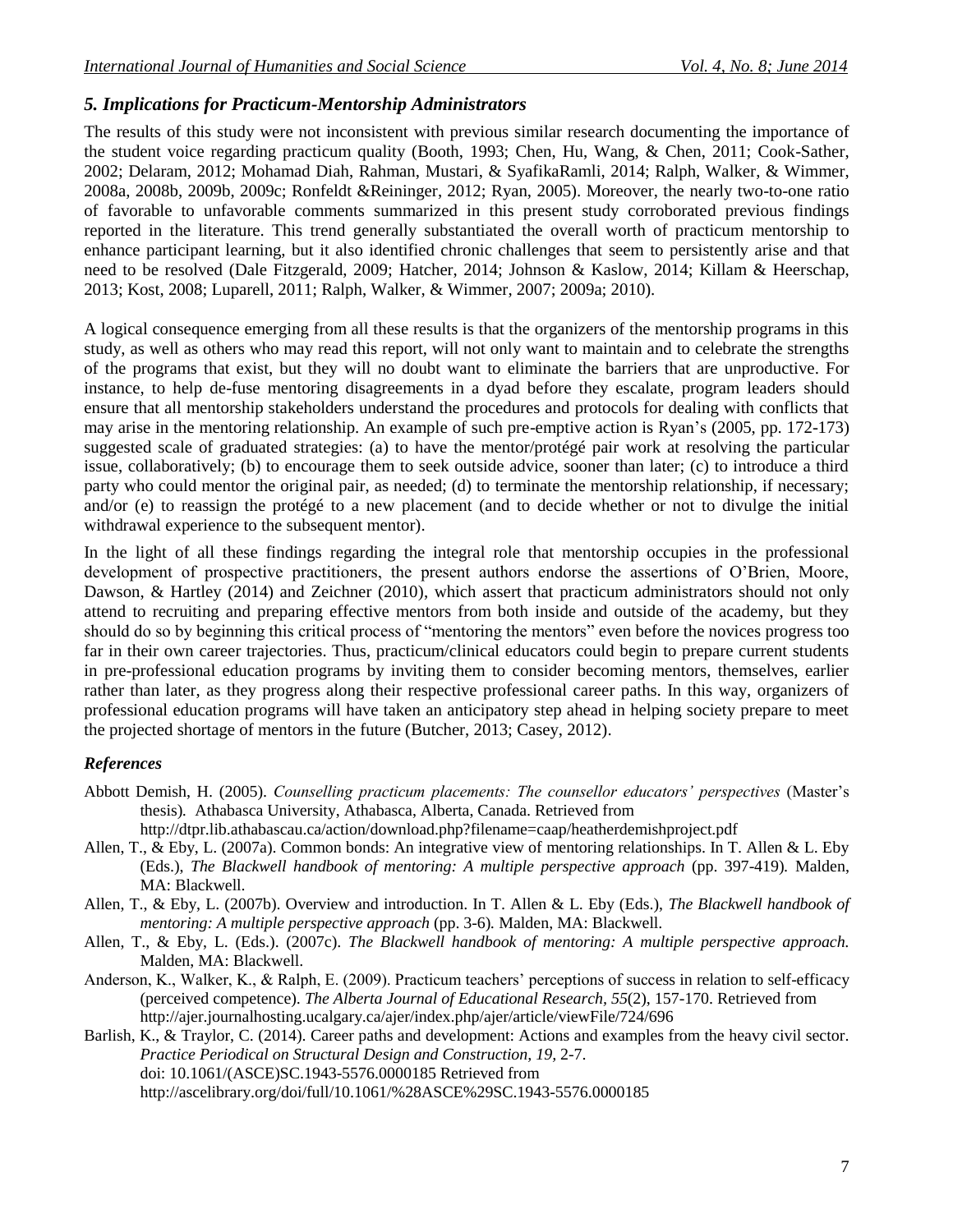- Benson, J. (2013, May). *Evaluation of a clinical practicum evaluation tool to address the education to practice gap in nursing*. A scholarly project submitted to the Kent State University Graduate College of Nursing, in partial fulfillment of the requirements for the degree of Doctor of Nursing Practice. Kent, OH. Retrieved from [https://etd.ohiolink.edu/rws\\_etd/document/get/kent1368114147/inline](https://etd.ohiolink.edu/rws_etd/document/get/kent1368114147/inline)
- Booth, M. (1993, June). The effectiveness and role of the mentor in school: The students' view. *Cambridge Journal of Education, 23* (2), 185-197. Retrieved from [http://web.b.ebscohost.com/ehost/detail?sid=ec2f842c-7b9d-4b97-acd6](http://web.b.ebscohost.com/ehost/detail?sid=ec2f842c-7b9d-4b97-acd6-ac2aa6b91dce%40sessionmgr113&vid=1&hid=127&bdata=JnNpdGU9ZWhvc3QtbGl2ZQ%3d%3d#db=pbh&AN=9603085594) [ac2aa6b91dce%40sessionmgr113&vid=1&hid=127&bdata=JnNpdGU9ZWhvc3QtbGl2ZQ%3d%3d#db=pb](http://web.b.ebscohost.com/ehost/detail?sid=ec2f842c-7b9d-4b97-acd6-ac2aa6b91dce%40sessionmgr113&vid=1&hid=127&bdata=JnNpdGU9ZWhvc3QtbGl2ZQ%3d%3d#db=pbh&AN=9603085594) [h&AN=9603085594](http://web.b.ebscohost.com/ehost/detail?sid=ec2f842c-7b9d-4b97-acd6-ac2aa6b91dce%40sessionmgr113&vid=1&hid=127&bdata=JnNpdGU9ZWhvc3QtbGl2ZQ%3d%3d#db=pbh&AN=9603085594)
- Butcher, D. (2013, November 11). *How to be an effective mentor.* ThomasNet News [*sic*], Industry Market Trends. Retrieved from <http://news.thomasnet.com/IMT/2013/11/11/why-and-how-to-be-an-effective-mentor/>
- Casey,B. (2012,April). *STEM education: Preparing for the jobs of the future*. *A Report by the Joint Economic Committee Chairman's Staff.* Retrieved from [http://www.jec.senate.gov/public/index.cfm?a=Files.Serve&File\\_id=6aaa7e1f-9586-47be-82e7-](http://www.jec.senate.gov/public/index.cfm?a=Files.Serve&File_id=6aaa7e1f-9586-47be-82e7-326f47658320)

[326f47658320](http://www.jec.senate.gov/public/index.cfm?a=Files.Serve&File_id=6aaa7e1f-9586-47be-82e7-326f47658320)

Chen, C.T., Hu, J., Wang, C., & Chen, C.F. (2011) A study of the effects of internship experiences on the behavioural intentions of college students majoring in leisure management in Taiwan. *Journal of Hospitality, Leisure, Sport and Tourism Education, 10*(2), 61-73. Retrieved from <http://www.heacademy.ac.uk/assets/hlst/documents/johlste/vol10no2/AP5294ChenEtAl61to73.pdf>

Cook-Sather, A. (2002, May). Authorizing students' perspectives: Toward trust, dialogue, and change in education.

- *Educational Researcher, 31*(4), 3–14. doi: 10.3102/0013189X031004003 Retrieved from <http://edr.sagepub.com/content/31/4/3>
- Creswell, J. (2015). *A concise introduction to mixed methods research.* Thousand Oaks, CA: Sage.
- [Dale Fitzgerald,](http://sig11perspectives.pubs.asha.org/solr/searchResults.aspx?author=Mary+Dale+T.+Fitzgerald) M. (2009, October). Reflections on student perceptions of supervisory needs in clinical education. *American Speech-Language-Hearing Association SIG 11 Perspectives on Administration and Supervision, 19*, 96-106. doi:10.1044/aas19.3.96. Abstract retrieved from
	- <http://sig11perspectives.pubs.asha.org/article.aspx?articleid=1766041>
- Darwin, A. & Palmer, E. (2009, April). Mentoring circles in higher education. *Higher Education Research & Development, 28*(2), 125–136. Retrieved from

<http://athleticmentoring.com/wp-content/uploads/2010/08/Mentoring-Circles-in-Higher-Education-Study.pdf>

- Delaram, M. (2012). Strengths and weaknesses of clinical education from the viewpoints of nursing and midwifery students in Shahrekord University of Medical Sciences, Shahrekord, Iran. *QOM University of Medical Sciences Journal, Home*, *6*(2). Retrieved from
	- <http://journal.muq.ac.ir/en/index.php/jmuqen/article/view/239>
- Eby, L. (2007). Understanding relational problems in mentoring. In B. Rose Ragins & K. Kram (Eds.), *The handbook of mentoring at work: Theory, research, and practice* (pp. 323-344). Los Angeles, CA: Sage.
- Eby, L., Rhodes, J., & Allen, T. (2007). Definition and evolution of mentoring. In T. Allen & L. Eby (Eds.), *The Blackwell handbook of mentoring: A multiple perspective approach* (pp. 7-20). Malden, MA: Blackwell.
- Falender, C., Ellis, M., & Burnes T. (2013, January). Response to reactions to major contribution, multicultural clinical supervision and benchmarks. *The Counseling Psychologist, 41*(1), 140-151.

doi: 10.1177/0011000012464061 Retrieved from<http://tcp.sagepub.com/content/41/1/140.full>

- Gay, L., Mills, G., & Airasian, P. (2012). *Educational research: Competencies for analysis and applications*   $(10<sup>th</sup>$ ed.). Toronto, ON: Pearson.
- Hatcher, R. (2014). *The new prominence of practicum training in professional psychology: A guide for practicum supervisors and trainers.* Washington, DC: National Register of Health Service Psychologists. Retrieved from [http://e-psychologist.org/index.iml?mdl=exam/show\\_article.mdl&Material\\_ID=67](http://e-psychologist.org/index.iml?mdl=exam/show_article.mdl&Material_ID=67)
- Hobson, A., & Malderez, A. (2013). Judgementoring [*sic*] and other threats to realizing the potential of school-based mentoring in teacher education. *International Journal of Mentoring and Coaching in Education, 2* (2). 89- 108. Retrieved from

[http://shura.shu.ac.uk/7224/1/Hobson\\_and\\_Malderez\\_2013\\_Judgementoring\\_IJMCE\\_Post-print\\_draft.pdf](http://shura.shu.ac.uk/7224/1/Hobson_and_Malderez_2013_Judgementoring_IJMCE_Post-print_draft.pdf)

- Johansson-Fua, S., Ruru, D., Sanga, K., Walker, K., & Ralph, E. (2012). Creating mentorship metaphors: Pacific Island perspectives. *Learning Landscapes, 6*(1), 243-261. Available from
- [http://repository.usp.ac.fj/5579/1/Creating\\_Mentorship\\_Metaphors\\_Pacific\\_Island\\_Perspectives.pdf](http://repository.usp.ac.fj/5579/1/Creating_Mentorship_Metaphors_Pacific_Island_Perspectives.pdf)
- Johansson-Fua, S., Sanga K., Walker, K., & Ralph, E. (2011). Mentorship in the professions: A perspective from Tonga. *The International Journal of Mentoring and Coaching, 9*(2), 19-37. Available from <http://www.learninglandscapes.ca/images/documents/ll-no11.pdf>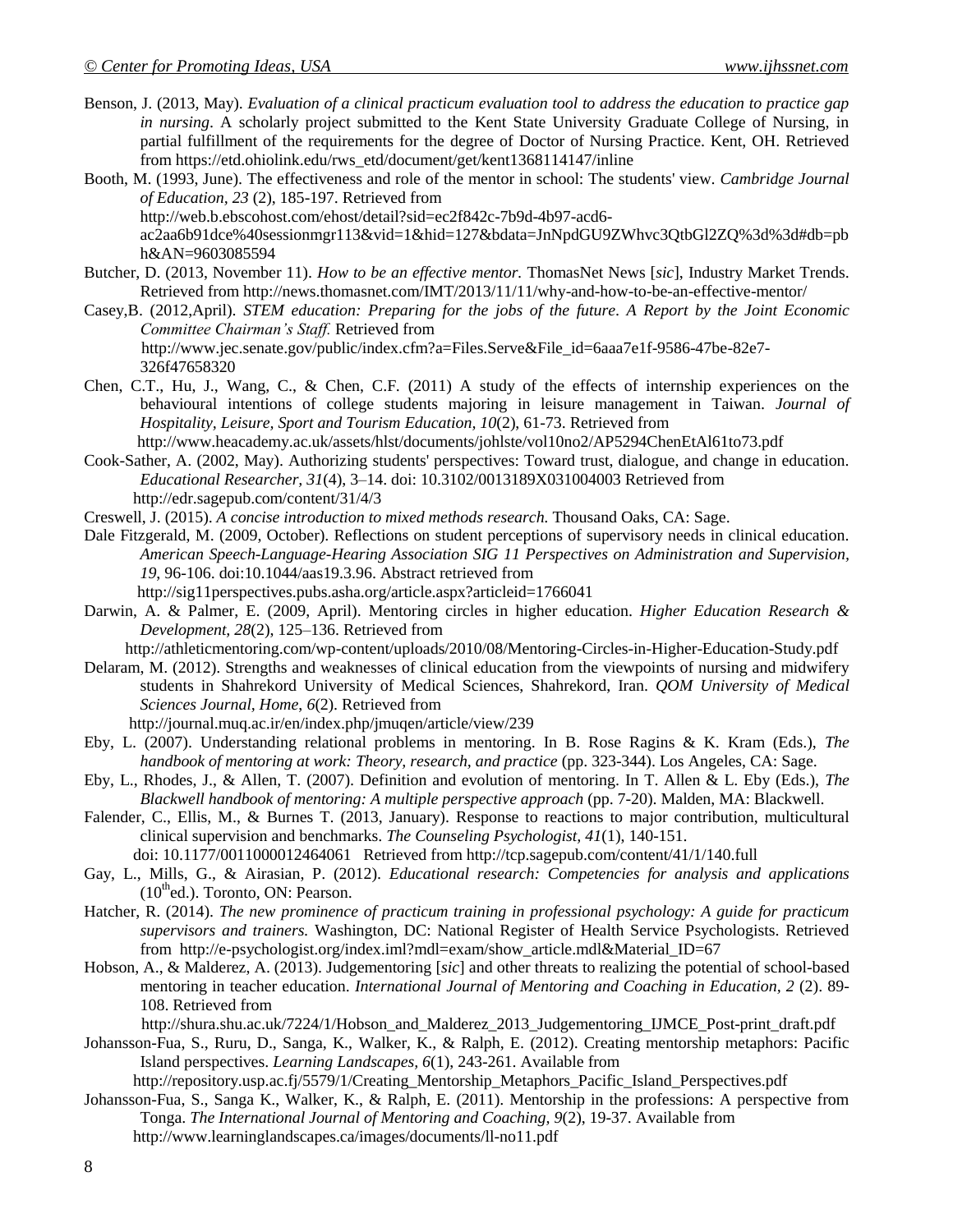- Johnson, W., & Kaslow, N. (Eds.). (2014). *The Oxford handbook of education and training in professional psychology*. New York: Oxford University Press.
- Ka Yuk Chan, C. (2012). Assessment for community service types of experiential learning in the engineering discipline. *European Journal of Engineering Education, 37*(1), 29-38. doi: 10.1080/03043797.2011.644763 Retrieved from <http://www.tandfonline.com/doi/pdf/10.1080/03043797.2011.644763>
- Killam, L., & Heerschap, C. (2013, June). Challenges to student learning in the clinical setting: A qualitative descriptive study. *[Nurse Education Today,](http://www.sciencedirect.com/science/journal/02606917) [33](http://www.sciencedirect.com/science/journal/02606917/33/6)*(6), 684–691. Retrieved from <http://www.sciencedirect.com/science/article/pii/S0260691712003607>
- Koberg, C., Boss, R., & Goodman, E. (1998). Factors and outcomes associated with mentoring among health-care professionals. *Journal of Vocational Behavior, 53*, 58-72. Retrieved from [http://ac.els-cdn.com/S0001879197916079/1-s2.0-S0001879197916079-main.pdf?\\_tid=e28e92b8-ef69-](http://ac.els-cdn.com/S0001879197916079/1-s2.0-S0001879197916079-main.pdf?_tid=e28e92b8-ef69-11e3-ab4c-00000aacb35d&acdnat=1402272560_97466345f7cf2691d127b580f2ee619d)

[11e3-ab4c-00000aacb35d&acdnat=1402272560\\_97466345f7cf2691d127b580f2ee619d](http://ac.els-cdn.com/S0001879197916079/1-s2.0-S0001879197916079-main.pdf?_tid=e28e92b8-ef69-11e3-ab4c-00000aacb35d&acdnat=1402272560_97466345f7cf2691d127b580f2ee619d)

- Kolb, D. (1984). *Experiential learning: Experience as the source of learning and development*. Englewood Cliffs, NJ: Prentice Hall. Retrieved from <http://academic.regis.edu/ed205/Kolb.pdf>
- Kost, C. (2008, Spring). Innovations in teaching assistant development: An apprenticeship model. *Foreign Language Annals, 41*(), 29-46. Retrieved from
	- <http://search.proquest.com/eric/docview/216006485/fulltextPDF/A1B88FF7799B4E3APQ/2?accountid=14739>
- Leedy, P., & Ellis Ormrod, J. (2013). *Practical research: Planning and design* (10<sup>th</sup>ed.). Toronto, ON: Pearson.
- Lugton, M. (2000, Fall). Problematizing the practicum. Retrieved from
- [http://people.umass.edu/educ870/teacher\\_education/Lugton-presrv.htm](http://people.umass.edu/educ870/teacher_education/Lugton-presrv.htm)
- Luparell, S. (2011). Incivility in nursing: The connection between academia and clinical settings. *Critical Care Nurse, 31*, 92-95. doi: 10.4037/ccn201117 Retrieved from
	- <http://ccn.aacnjournals.org/content/31/2/92.full.pdf+html>
- Martin, C., Siosteen, A., & Shephard, K. (1999). The professional development of expert physical therapists in four areas of clinical practice. In G. Jensen, J. Gwyer, L. Hack, & K. Shephard (Eds.), *Expertise in physical therapist practice* (pp. 231-244). Boston, MA: Butterworth-Heinemann.
- Mohamad Diah, N., Rahman, K., Mustari, S., & SyafikaRamli, N. (2014). Internship in sociology: A new dimension of increasing students' employability in the Malaysian job market. *World Applied Sciences Journal, 30(Innovation Challenges in Multi-disciplinary Research & Practice)*, 263-268. doi: 10.5829/idosi.wasj.2014.30.icmrp.34
	- Retrieved from [http://idosi.org/wasj/wasj30\(icmrp\)14/34.pdf](http://idosi.org/wasj/wasj30(icmrp)14/34.pdf)
- Nation, D., Reed, L., & Swank, A. (2014). Innovations and future directions for experiential learning for a large online business degree program. *Developments in Business Simulation and Experiential Learning, 41, 312-*320.Retrieved from
	- <https://journals.tdl.org/absel/index.php/absel/article/view/2133>
- O'Brien, K., Moore, A., Dawson, D. A., & Hartley, P. R. (2014). An Australian story: Paramedic education and practice in transition. *Australasian Journal of Paramedicine, 11*(3), 1-13.
	- Retrieved from<http://ro.ecu.edu.au/cgi/viewcontent.cgi?article=1432&context=jephc>
- O'Donovan, A., Halford, W.,& Walters, B. (2011, June 15). Towards best practice supervision of clinical psychology trainees.*Australian Psychologist, 46*(2), 101–112. doi: 10.1111/j.1742-9544.2011.00033.x

Retrieved from<http://onlinelibrary.wiley.com/doi/10.1111/j.1742-9544.2011.00033.x/full>

- Rajuan, M., Beijaard, D., &Verloop, N. (2008a). Student teachers' perceptions of their mentors as internal triggers for learning. *Teaching Education, 19*(4), 279-292. Retrieved from <http://www.tandfonline.com/doi/pdf/10.1080/10476210802339951>
- Rajuan, M., Beijaard, D., &Verloop, N. (2008b). What do student teachers learn? Perceptions of learning in mentoring relationships. *The New Educator, 4*(2), 133-151. Retrieved from <http://www.tandfonline.com/doi/pdf/10.1080/15476880802014314>
- Ralph, E., & Walker, K. (Eds.). (2011). *Adapting mentorship across the professions: Fresh insights and perspectives*  Calgary, Alberta, Canada: Temeron/Detselig.
- Ralph, E., & Walker, K. (2013a). The efficacy of the Adaptive Mentorship model. *Open Journal of Leadership, 2*(2), 1-6. Available from

<http://www.scirp.org/journal/PaperInformation.aspx?PaperID=32622>

Ralph, E., & Walker, K. (2013b). The promise of Adaptive Mentorship: What is the evidence? *International Journal of Higher Education, 2*(2), 76-85. Available from<http://dx.doi.org/10.5430/ijhe.v2n2p76>